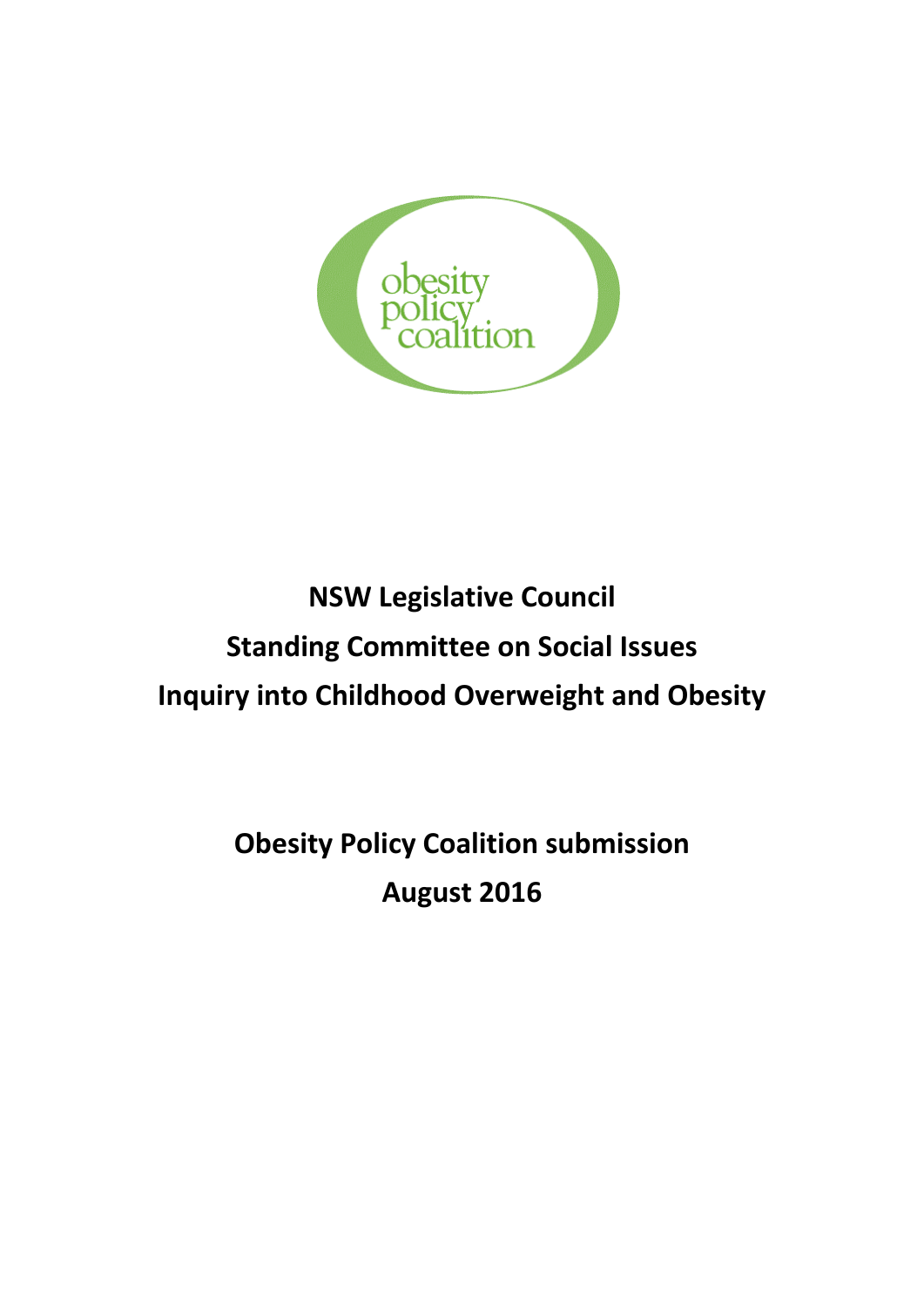# **Terms of reference**

That the Standing Committee on Social Issues inquire into and report on strategies to reduce childhood overweight and obesity, in particular:

(a) current approaches to reduce childhood overweight and obesity in NSW

(b) strategies to assist parents and carers in enabling their children to make healthier food and beverage choices and be active, including by participating in sport

(c) measures to support 13 to 18 year olds to make healthier food and beverage choices and be active, including by participating in sport

(d) strategies to support health professionals to identify and address childhood overweight and obesity

(e) coordination between NSW Government agencies to reduce childhood overweight and obesity

(f) the potential for collaboration on strategies to reduce childhood overweight and obesity with the non-government and private sectors

(g) any other related matter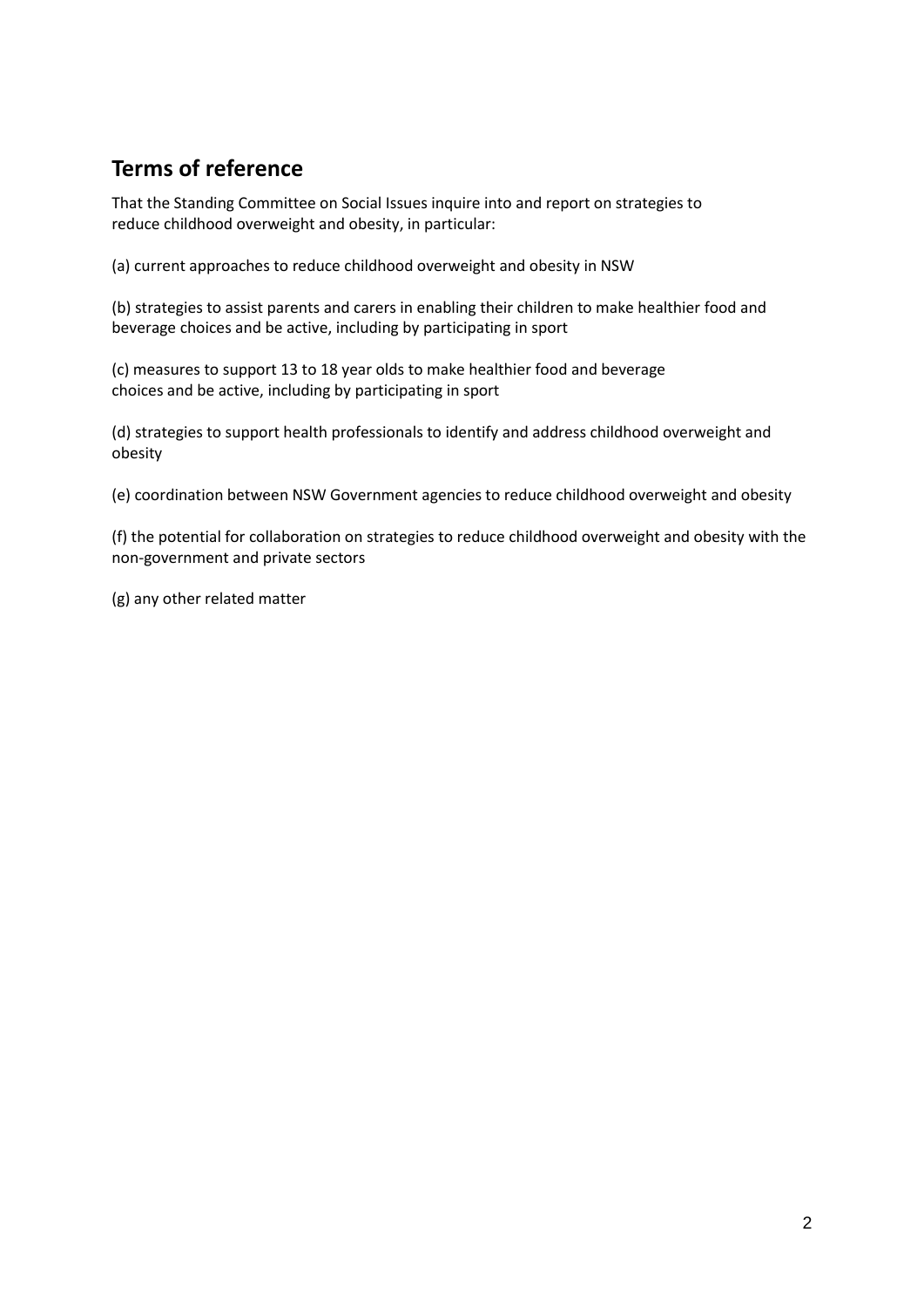# **Executive Summary**

This submission highlights the need for a government led, comprehensive and multi-sector approach to obesity prevention to reduce the spiralling impact obesity and associated chronic disease are having on our healthcare system, economy and society as a whole.

Addressing overweight and obesity in children requires an integrated strategy of prevention and treatment, which will engage all levels of government. The problem of overweight and obesity cannot be tackled by focusing solely on the individual. It is not merely a product of poor individual choices, but is influenced by a person's social, physical and economic environment.

This submission will focus on strategies that could be introduced in NSW and there are also references to evidence-based strategies best addressed at a national level, as the Obesity Policy Coalition believes that it will take a combined effort by all levels of Australian governments, civil society and individuals to curb the childhood obesity epidemic.

#### *Summary of Recommendations*

**Recommendation 1:** The NSW Government support a comprehensive legislative program to regulate all forms of marketing of unhealthy food to children to reduce their exposure to this marketing.

**Recommendation 2:** The NSW Government eliminate unhealthy food advertising on NSW owned and leased spaces.

**Recommendation 3:** The NSW Government take action to remove unhealthy food marketing, promotion and sponsorship from all children's sport.

**Recommendation 4:** The NSW Government update and revise the NSW Canteen Policy and aligned Nutrition in School Policy to reflect current best practice and monitor school compliance with both policies.

**Recommendation 5:** The NSW Government remove highly processed foods, such as sugary drinks and processed snacks and ensure that healthy food is available in public sector settings frequented by children.

**Recommendation 6:** The NSW Government support mandatory application of the Health Star Rating System.

**Recommendation 7:** The NSW Government support the introduction by the Federal Government of a levy on sugary soft drinks.

**Recommendation 8:** The NSW Government prepare and implement an obesity prevention strategy.

**Recommendation 9: : T**he NSW Government avoid dealing with companies whose priorities are in conflict with the aims of an obesity prevention strategy and encourage businesses that are innovative and create developments that promote a healthier food supply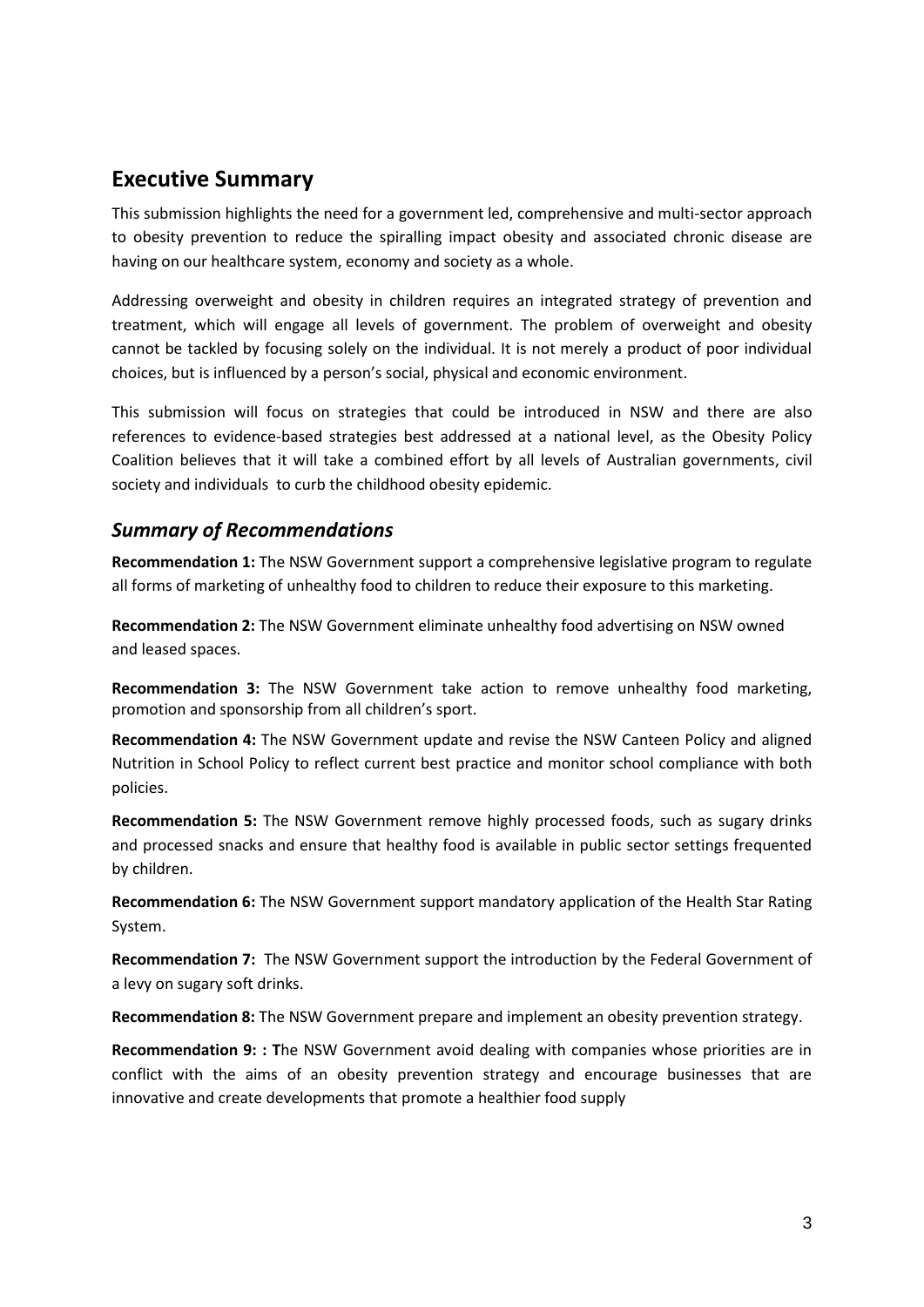# 1 **Introduction**

The Obesity Policy Coalition ('OPC') is a coalition between Cancer Council Victoria, Diabetes Victoria and the World Health Organization (WHO) Collaborating Centre for Obesity Prevention at Deakin University. The OPC advocates for evidence-based policy and regulatory change to address overweight, obesity and unhealthy diets in Australia, particularly in children.

We are grateful for the opportunity to make a submission to the NSW Legislative Councils' Standing Committee on Social Issues (the Committee) Inquiry into childhood overweight and obesity. Our submission highlights the need for a government led, comprehensive and multi-sector approach to obesity prevention to reduce the spiralling impact obesity and chronic disease are having on our healthcare system, economy and society as a whole. The problem of overweight and obesity cannot be tackled by focusing solely on the individual. It is not merely a product of poor individual choices, but is influenced by a person's social, physical and economic environment. While action on both physical activity and nutrition is required, this submission will focus on the latter because this is the area of the OPC's expertise.

This multi-sectoral, government led approach is endorsed by the very recent report of the WHO's Commission on Ending Childhood Obesity (ECHO Report) which provides a model comprehensive strategic approach, strategic objectives and policy options.<sup>1</sup>

Addressing overweight and obesity in children requires an integrated strategy of prevention and treatment, which will engage all levels of government. This will require strong coordination to bring all the relevant sectors together to drive change. What is required is a whole of government strategic plan to address obesity prevention. As a national plan is beyond the scope of this inquiry, this submission will focus on strategies that could be introduced in NSW. In addition, there are references to evidence-based strategies best addressed at a national level, as the OPC acknowledges the potential contribution of the Social Issues Standing Committee in the formation of national policy. The Obesity Policy Coalition believes that it will take a combined effort by all levels of Australian governments to curb the childhood obesity epidemic.

The recommendations for terms of reference B and C together present specific strategies and measures to prevent obesity in children. The strategies will focus on those within the direct capacity of the NSW government to effect, with reference to significant strategies that are best implemented at the Commonwealth level. The recommendations for terms of reference E and F focus on collaborative actions within government, together with external agencies.

<sup>-</sup><sup>1</sup> World Health Organisation, *Report of the Commission into Ending Childhood Obesity*, Geneva Switzerland, 2016.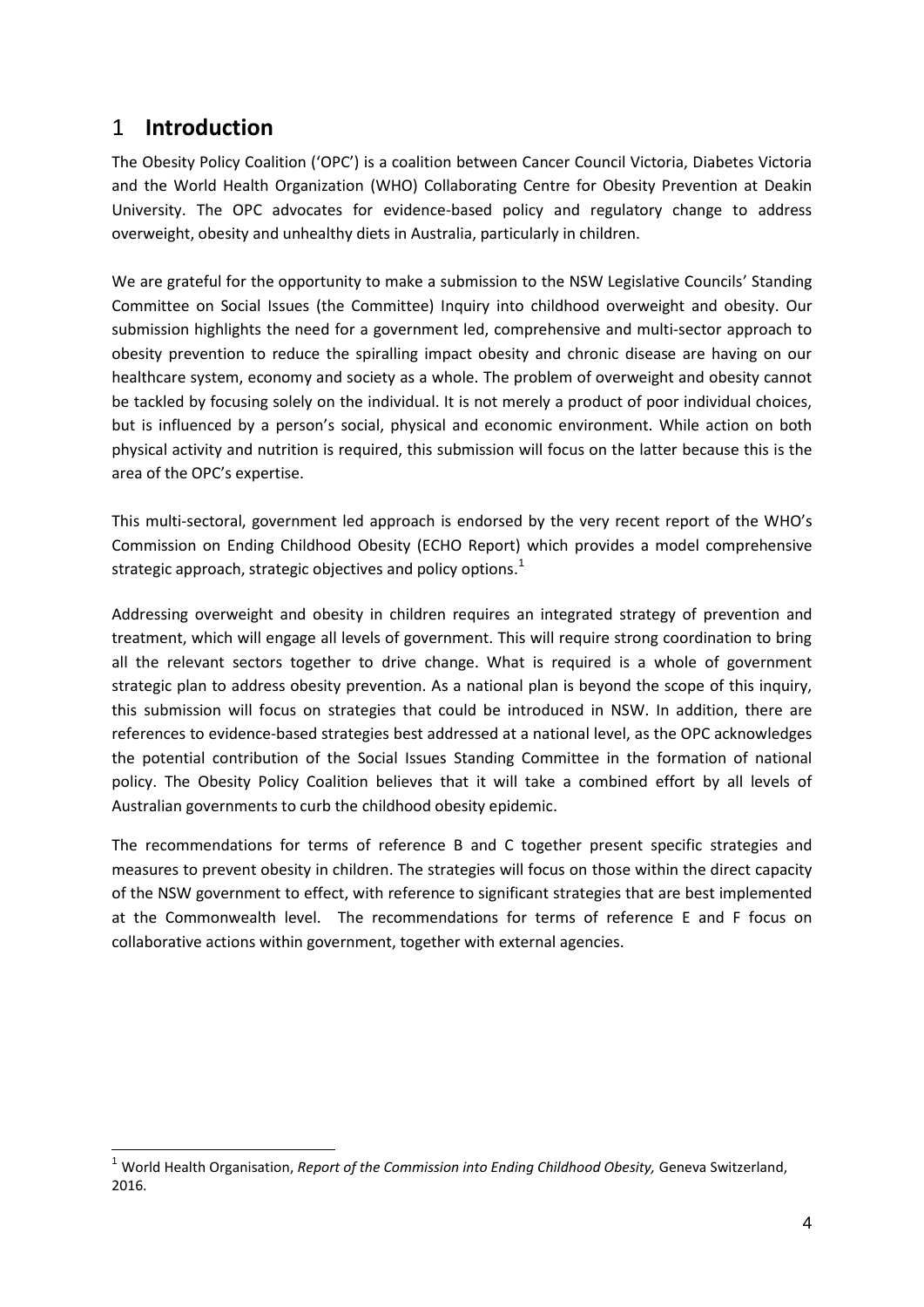# 2 **Strategies and measures to reduce obesity**

The practical strategies and measures suggested to reduce childhood overweight and obesity address either reference B or reference C or both so have been discussed under both references B and C.

**Reference B- That the Standing Committee inquire into and report on strategies to assist parents and carers in enabling their children to make healthier food and beverage choices and be active, including by participating in sport**

**Reference C- That the Committee inquire into and report on measures to support 13 to 18 year olds to make healthier food and beverage choices and be active, including by participating in sport** 

# *2.1 Advertising and marketing to children*

There is compelling evidence that marketing not only influences children's food attitudes and dietary preferences, it also influences what they eat and contributes to high rates of childhood overweight and obesity.<sup>2</sup>

Devices such as advergames, social media links, viral marketing, websites and online activities are engaging young people in a more targeted way and for greater periods of time than traditional TV advertising ever has. There are now extensive marketing campaigns using multimedia that utilise multiple media platforms, particularly social media, and saturate children with junk food marketing.

Marketing undermines healthy eating messages from parents, schools and governments. This is of serious concern when over a quarter of Australian children are overweight and obese. Food advertising to children also raises serious ethical concerns, as children do not have the cognitive capacity to understand and resist the influence of advertising. $3$ 

The WHO and numerous public health experts have called for effective controls on unhealthy food marketing to reduce children's exposure and reduce their risk of poor diet, weight gain and chronic disease.

The WHO ECHO Report recommended that governments 'develop regulations on the marketing of complementary foods and beverages, in line with WHO recommendations, to limit the consumption of foods and beverages high in fat, sugar and salt by infants and young children.<sup>,4</sup> Accordingly the restriction of marketing to children is identified as a priority public health nutrition intervention to improve population diets and reduce childhood obesity.

 $2$  Cairns G et al, 'Systematic reviews of the evidence on the nature, extent and effects of food marketing to children. A retrospective summary' (2013) 62 *Appetite* 209

<sup>&</sup>lt;sup>3</sup> Kunkel D, Wilcox BL, Cantor J, Palmer E, Linn S & Dowrick P. Report of the APA Task Force on Advertising and Children. Washington DC: American Psychological Association, 2004,

<sup>&</sup>lt;http://www.apa.org/releases/childrenads.pdf

<sup>4</sup> World Health Organisation. above n1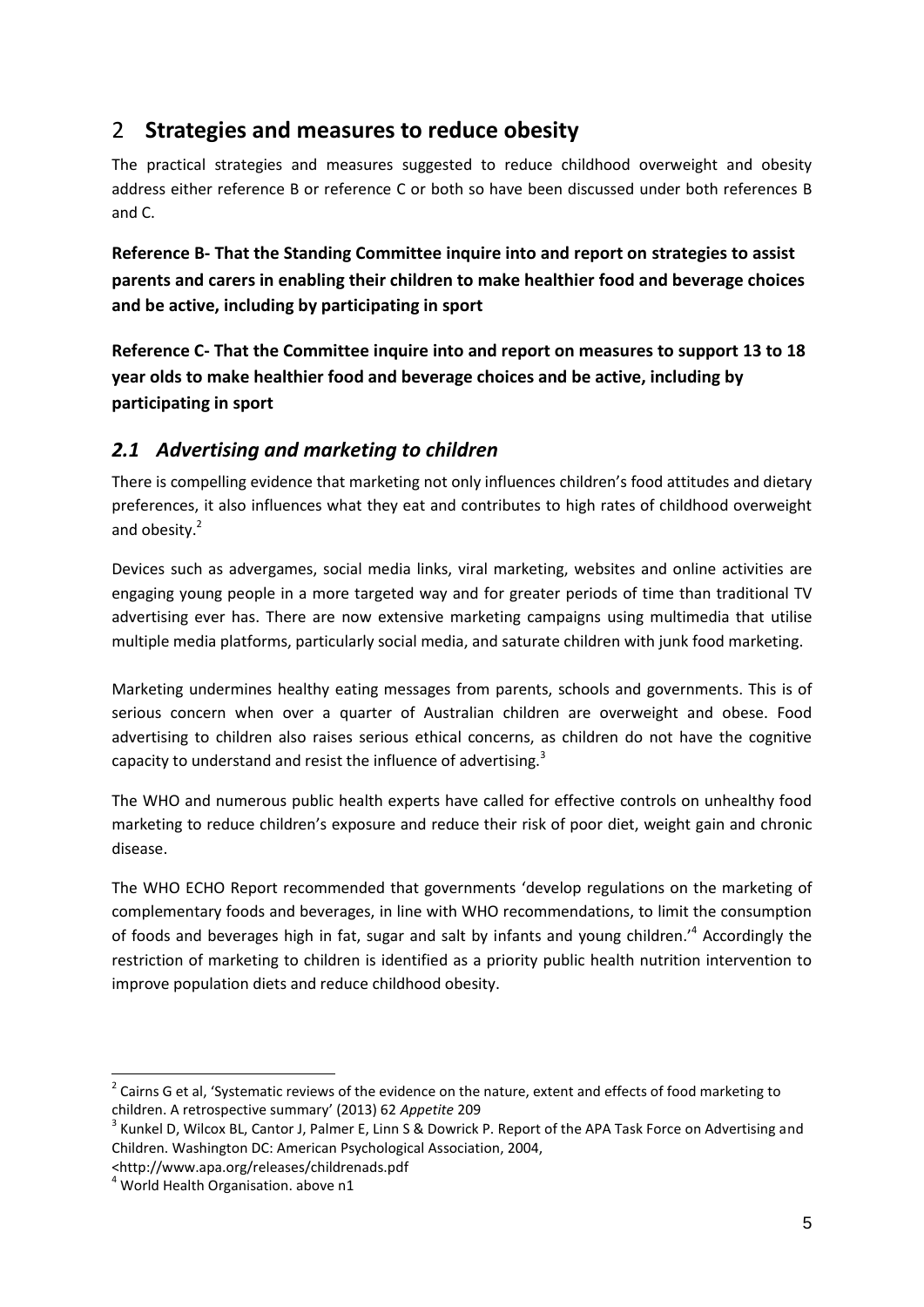There is no specific government regulation of unhealthy food<sup>5</sup> advertising to children in Australia that applies to all media. The *Children's Television Standards* applies only to television advertising featured during limited children's programming, which is largely outside peak children's viewing times.<sup>6</sup>

A complex system of voluntary, self-regulatory codes and initiatives has been developed by the food and advertising industries. Marred by a conflict of interest, these codes and initiatives are clearly self-serving, with narrow tests and key term definitions that severely limit their scope, and poor complaint systems with a complete absence of appropriate sanctions that severely limit their effectiveness.

Legislation, regulations, standards and codes of practice related to telecommunications, broadcasting, radio communications and the Internet are managed by the Australian Communications and Media Authority - an Australian Government statutory authority within the Communications portfolio.

While it is within the jurisdiction of the Commonwealth Government to regulate in this area, state/territory governments also have jurisdiction to regulate in this area. State/territory legislation would be deemed invalid if it was inconsistent with Commonwealth legislation and can be overridden by Commonwealth legislation.

Ideally, legislation should be introduced at the Commonwealth level to ensure national consistency. However, state and territory parliaments also have the power to enact legislation to prohibit some forms of unhealthy food advertising to children.

The OPC believes the best case scenario is that legislation should prohibit television advertising of unhealthy food or beverages (identified using nutrient profile criteria) at times when a significant number of children are likely to be watching television: weekdays, 6–9am and 4–9pm, and weekends and school holidays, 6am–12pm and 4–9pm.

Legislation should also prohibit all other forms of promotion of unhealthy foods or beverages directed to children, including via magazines, radio, internet, social media, cinema, outdoor media, direct marketing (email, SMS or direct mail), school and sports sponsorship, and point of sale promotions.

**Recommendation 1:** The NSW Government support a comprehensive legislative program to regulate all forms of marketing of unhealthy food to children to reduce their exposure to this marketing.

#### **2.1.1 Eliminate unhealthy marketing in NSW government controlled settings**

We note that in the *NSW Healthy Eating and Active Living Strategy* there is this action:

'NSW Ministry of Health and NSW Food Authority to contribute to national efforts to assist consumers in making healthier food choices: reduce children and young people's exposure to the marketing and advertising of energy-dense and nutrient-poor food.<sup>7</sup>

<sup>&</sup>lt;sup>5</sup> Foods high in saturated fats, trans-fatty acids, free sugars or salt

<sup>6</sup> *Children's Television Standards 2009* (Cth)*,* Standards 5 and 26-35.

<sup>7</sup> NSW Government, *NSW Healthy Eating and Active Living Strategy,* 2013, p31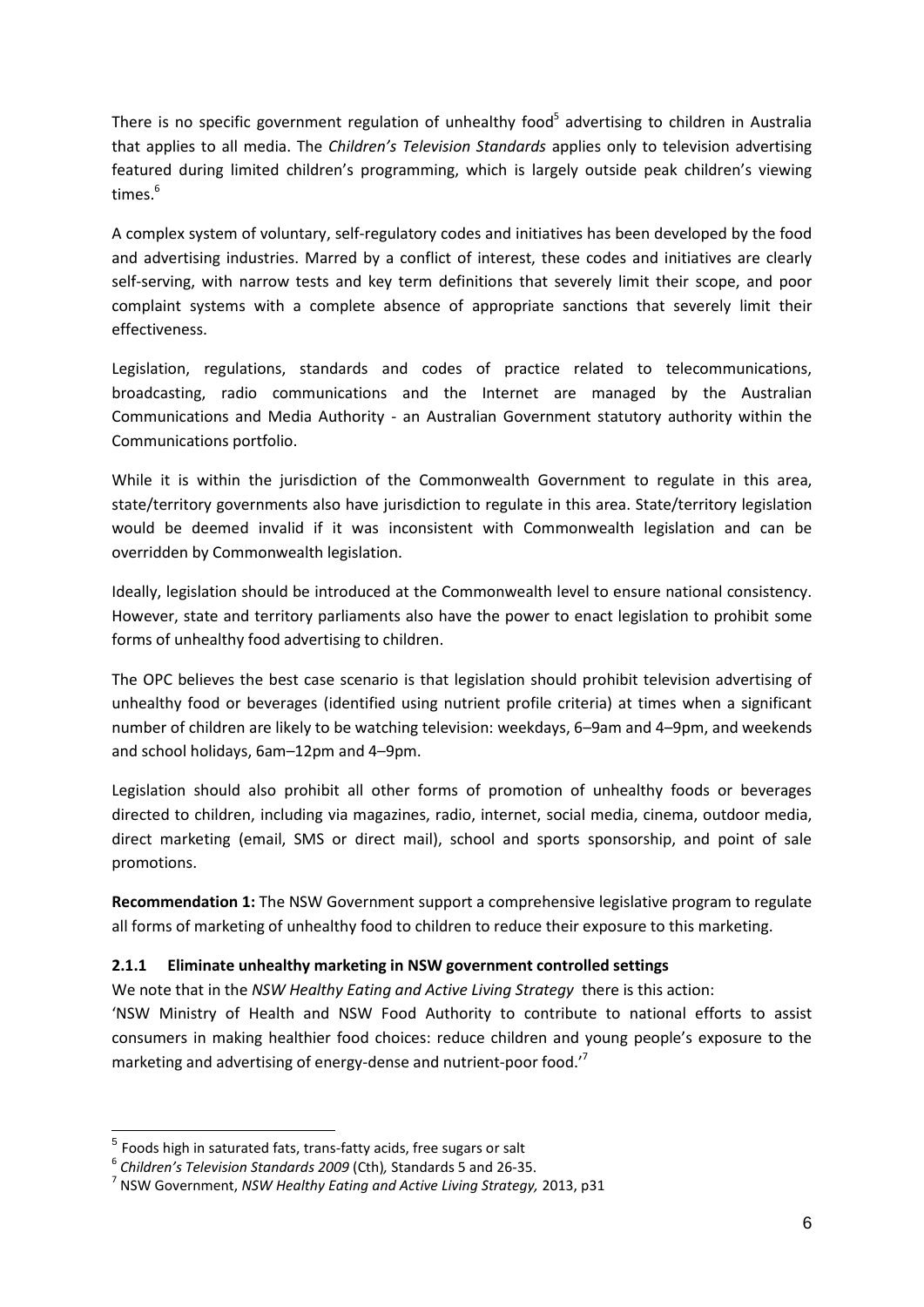While many of the areas of marketing are outside the jurisdiction of the NSW Government, there are several areas where the Government could act. These include the sponsorship of children's sport and outdoor advertising.

Outdoor advertising is a relatively inexpensive method of advertising with high potential exposures, as people tend to view the same billboards regularly. Locations such as public transport stops are important advertising locations as they are visited by large numbers of people each day. The outdoor advertisements are often part of an integrated marketing campaign designed to reach young people through multiple channels that complement and reinforce their promotional messages.

An Australian Parliamentary inquiry into outdoor and billboard advertising noted that "outdoor advertising...is visible to all audiences and cannot be avoided", and that "all people, including children, do not have a choice about viewing it". The report noted that adolescents are particularly likely to be exposed to outdoor advertising as they are often users of public transport where this advertising is displayed. $8$ 

Studies have been undertaken to analyse the location and content of outdoor advertising. One study sampled the area surrounding 40 primary schools in Sydney and Wollongong. Schools were randomly sampled and the area within a 500m radius of each school was scanned for advertisements. Across all school areas, 9,151 advertisements were identified. Twenty-five percent of all advertisements were for food (mean 57 food ads within 500m of each school), and 80% of these were for unhealthy items.<sup>9</sup>

A significant amount of outdoor advertising space is either owned or leased by the NSW Government, including public transport (trains and buses) and public transit stops (billboards) and sports stadia. Removal of unhealthy food adverting on these spaces would have a significant impact.

The OPC recommends that the NSW Government eliminate unhealthy food adverting on NSW owned or leased spaces. More comprehensive restrictions on unhealthy food marketing would of course have greater impacts on childhood obesity but the prohibition of unhealthy food advertising in NSW Government owned and leased spaces and sites is recommended as it is a discrete action within the authority of the NSW Government. A further benefit is that it would be a signal that the NSW Government is taking obesity seriously and it would illustrate to other regulators that regulation is feasible.

**Recommendation 2:** That the NSW Government eliminate unhealthy food advertising on NSW owned and leased spaces.

#### **2.1.2 Unhealthy Food Sponsorship in Children's Sport**

-

Exposure to the promotion of unhealthy food, including through local and elite sport sponsorship, affects children's food perceptions and preferences, impacting on their food preferences and diets. Systematic reviews of the evidence on food marketing to children, including through sport, have consistently concluded that it influences the types of food children prefer, demand and consume,

<sup>8</sup> Australian House of Representatives *Reclaiming Public Space: Inquiry into the regulation of billboard and outdoor advertising. p.41.* . 2011

<sup>9</sup> Kelly B, et al., *The commercial food landscape: outdoor food advertising around primary schools in Australia.*  Australian & New Zealand Journal of Public Health 2008. **32**(6): p. 522-528.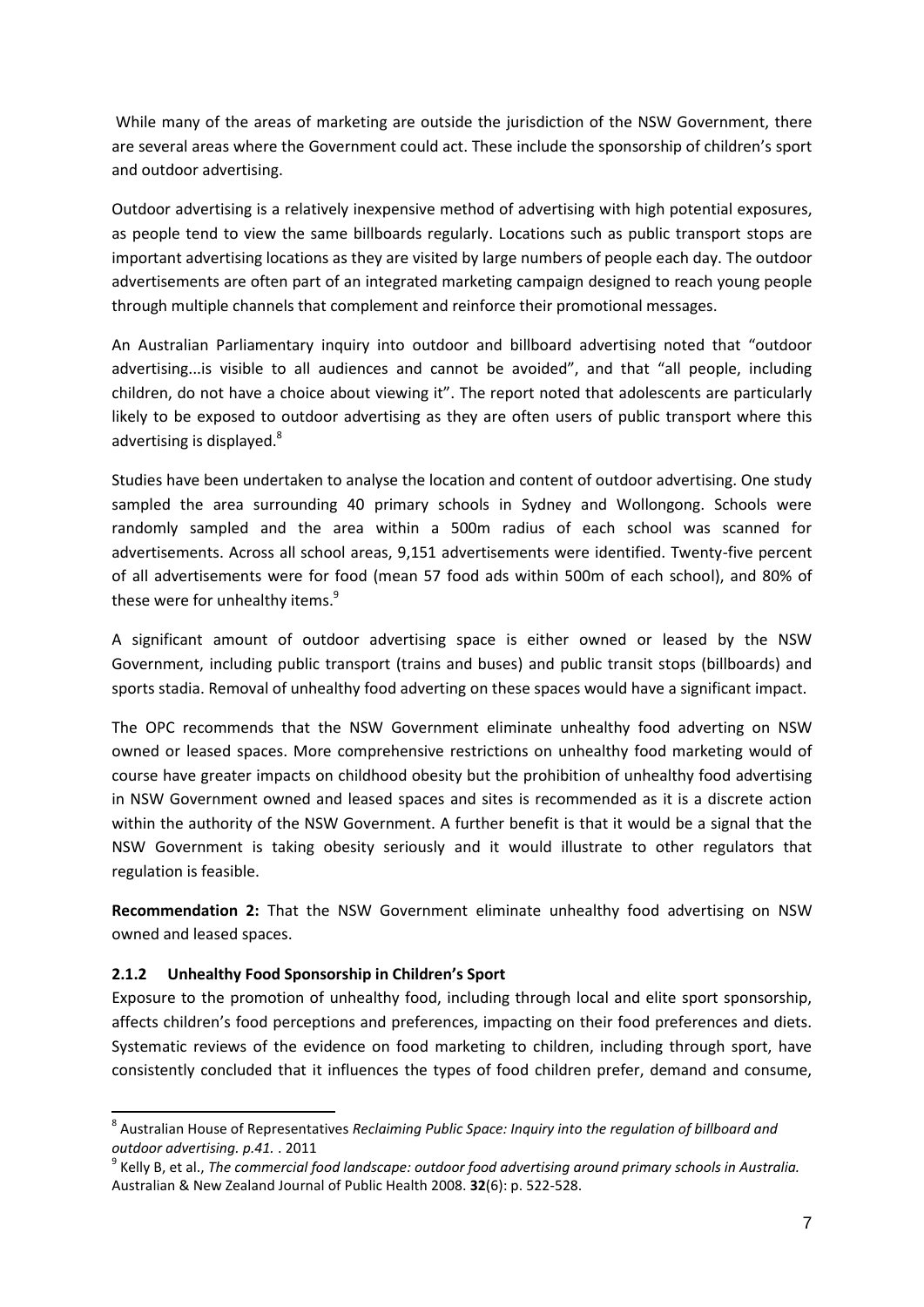and is likely to contribute to poor diets, negative health outcomes, weight gain and obesity in children. 10

Sponsorship of children's sport and activities by unhealthy food and beverage companies is increasingly widespread. Australian research has found that for children aged 10-14, sponsorship of their sports club is associated with recall of sponsors and they are likely to think about sponsors when buying something to eat or drink. Children surveyed were likely to consider sponsors "cool".<sup>11</sup>

There is very strong public support for restrictions on unhealthy food company sponsorship of community and sporting events, with 69% of Australian adults surveyed believing that sponsorship of children's sport by fast food chains should be restricted if not stopped entirely.<sup>12</sup>

There is no regulation of sponsorship of sport in NSW and the current guidelines provided by the NSW Government Office of Sport are generic and have no specific guidance for children's clubs. They suggest that clubs consider whether sponsors are 'appropriate', but make no mention of specific concerns around sponsorship by unhealthy food companies.<sup>13</sup>

Consistent with the WHO recommendations, governmental action is required to ensure that Australian children's settings are free of unhealthy food promotions and branding, including through sport.<sup>14</sup> These actions could include establishing a scheme to provide alternative sponsorship of children's sport and the dissemination of healthy sponsor criteria to children's sporting clubs to assist them to forge alternative sponsorship arrangements.

**Recommendation 3:** That the NSW Government take action to remove unhealthy food marketing, promotion and sponsorship of all children's sport.

### *2.2 Food in schools*

-

Schools are influential settings for children. The NSW Government should ensure that there are clear, consistent policies (including nutrition standards) implemented and enforced in schools and early childhood education and care services for food service activities (canteens, food at events, fundraising, promotions, vending machines etc.) to provide and promote healthy food choices, particularly focussed on increasing the proportion of unprocessed food available.

Effective policies involve a suite of actions that take the school population's demographic into account. Evidence shows that a comprehensive multi-faceted approach is more effective. The UK introduced mandatory nutritional standards for all food served in schools, including breakfasts,

<sup>&</sup>lt;sup>10</sup> United Nations Political Declaration of the High-Level Meeting of the General Assembly on the Prevention and Control of Non-communicable Diseases, General Assembly resolution 66/2, 16 September 2011; World Health Organization. *Set of recommendations on the marketing of foods and non-alcoholic beverages to children.* Geneva: World Health Organization, 2010.

 $11$  Bridget Kelly et al (2011) "'Food company sponsors are kind, generous and cool": (Mis)conceptions of junior sports players' 8 *International Journal of Behavioural Nutrition and Physical Activity* 95

<sup>&</sup>lt;sup>12</sup> Cancer Council media release "Latest opinion poll shows thumbs down for junk food sponsorship in sport <sup>13</sup> NSW Office of Sport and Recreation, *Sponsorship,* available at

https://sportandrecreation.nsw.gov.au/clubs/ryc/funding/sponsorship

<sup>&</sup>lt;sup>14</sup> World Health Organization, 2010, 'Set of recommendations on the marketing of food and non-alcoholic beverages to children', available at http://whqlibdoc.who.int/publications/2010/9789241500210\_eng.pdf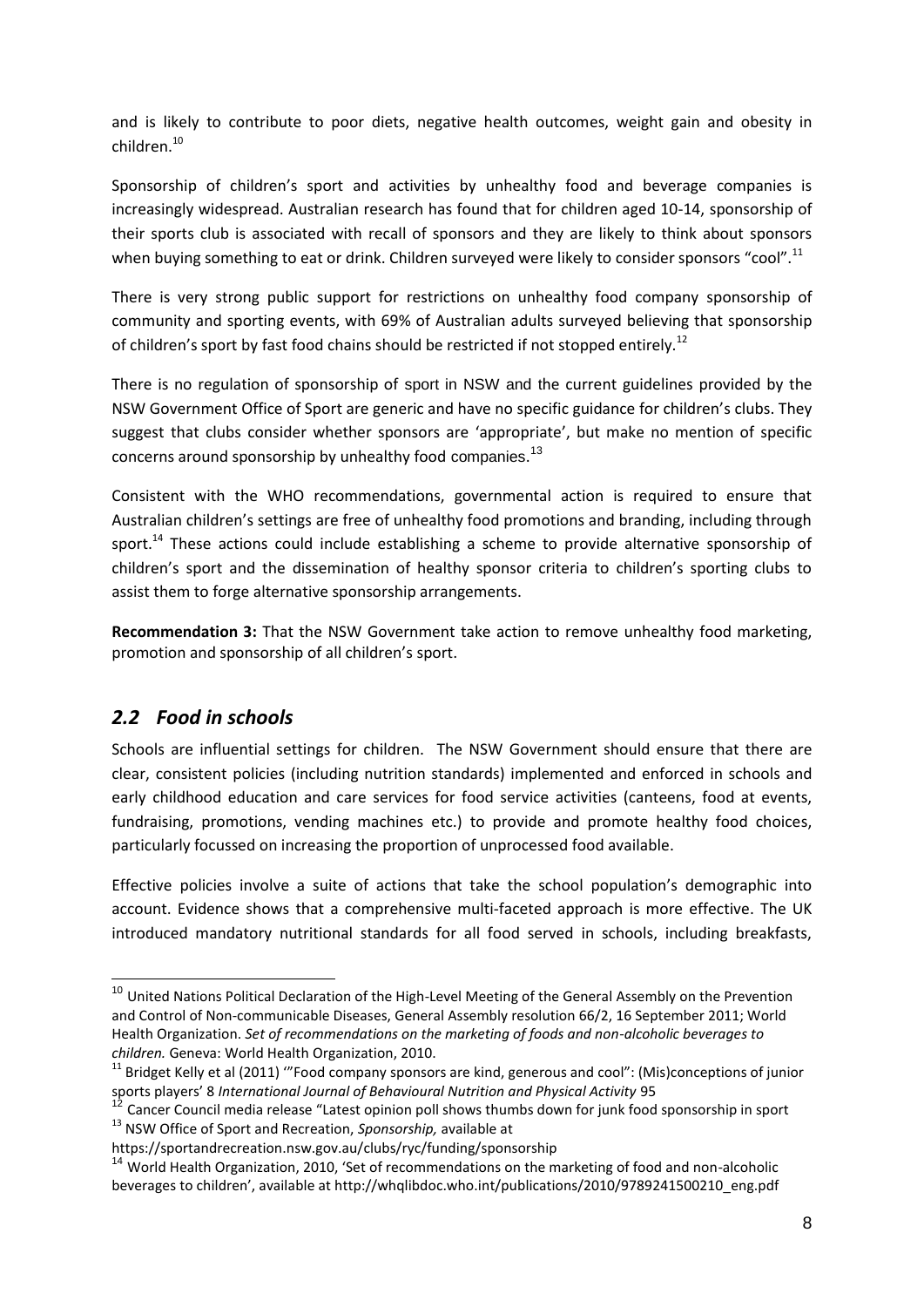snacks, lunches, and tuck shops. These standards apply to all state schools and restrict foods high in fat, salt and sugar, as well as low quality reformed or reconstituted foods. This led to a substantially improved dietary intake among primary school children.<sup>15</sup>

The *Fresh Tastes @ School Healthy Canteen Strategy* (the Strategy) was introduced in 2005. It requires all NSW government schools to provide a menu in line with the Australian Dietary Guidelines for Children and Adolescents. It is a mandatory policy for all government primary and secondary schools; it is not mandatory but strongly encouraged for all Catholic and independent schools. The Strategy uses a system of traffic lights to categorise the healthiness of food and drinks.

As an extension of the Healthy School Canteen Strategy, the Department of Education's *Nutrition in Schools Policy* establishes a requirement for schools to promote and model healthy eating and good nutrition in school programs and activities. This includes the following objectives:

- All sugar sweetened drinks that exceed the nutritional criteria for 'occasional' foods outlined in the *Fresh Tastes @ School Canteen Menu Planning Guide*, are not permitted for sale in school canteens and school vending machines at all times.
- All school activities that involve the provision of food and drink to students should be consistent with the Strategy.
- Off-site school activities that involve the provision of food and drink to students, including excursions, camps and school functions should be consistent with the Strategy.
- Where school activities involve the provision of food and drink to the wider school community, consideration should be given to modelling and promoting healthy eating.<sup>16</sup>

We note that the current Strategy, is presently under review and that a discussion paper has been released calling for comments. The paper discusses both the content of the revised guidelines and the barriers to their implementation. It cites various reviews that found only 20-25% of schools comply with the guidelines; with secondary schools facing additional barriers to implementation compared to primary schools.<sup>17</sup>

The revised guidelines are not presented in the discussion paper and as a result it is not possible to make specific comment, however, the OPC suggests that for the guidelines to be successful in ensuring the provision of healthier options and improving children's diets at school, the guidelines must focus on provision of core foods and consider broadening the types of processed foods that are not permitted for sale in canteens and permitted at schools. The availability of reasonably priced fresh fruit and vegetables as snacks and within lunch meals is essential. Processed foods should not dominate the menu regardless of their health star rating.

Clearly there is a need for greater enforcement and monitoring where compliance levels with the current policy are so low. Currently, the schools complete a self-assessment tool. It is suggested that compliance be monitored more strictly and that there be consequences for non-compliance.

<sup>15</sup> Adamson A et al, School food standards in the UK: implementation and evaluation. *Public Health Nutr*  2013;**16:** 968–81.and Spence S, Delve J, Stamp E, Matthews JN, White M, Adamson AJ. The impact of food and nutrient-based standards on primary schoolchildren's lunch and total dietary intake: a natural experimental evaluation of government policy in England. *PLoS One* 2013; **8:** e78298.

<sup>&</sup>lt;sup>16</sup> NSW Education Department, Nutrition In Schools Policy, July 2011.

<sup>17</sup> Fresh Tastes School Canteen Working Group, *Healthy School Canteens: Summary of Evidence to Inform a Revised Strategy, 2016.*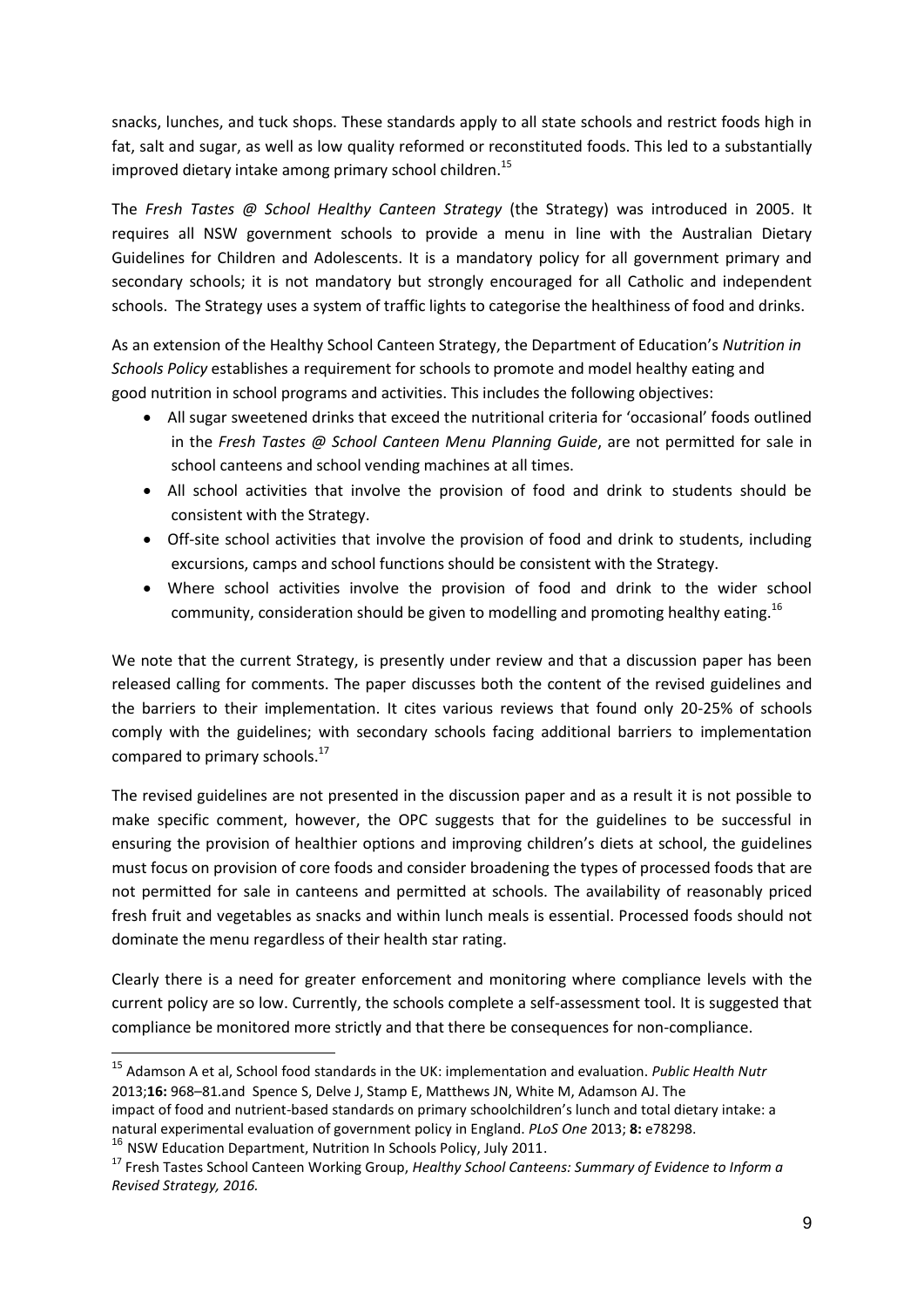At an individual school level, their internal school canteen policy would also need to be accepted and endorsed by the school community through the leadership team to ensure there is support for increasing compliance.

In the absence of evaluation data, the OPC assumes that compliance with the Nutrition in Schools Policy is similarly problematic, and accordingly recommends improved monitoring and enforcement. The OPC suggests that there be consideration given to broadening the Nutrition in Schools Policy to be inclusive of all of school nutrition.

**Recommendation 4:** Update and revise the NSW Canteen Policy and aligned Nutrition in School Policy to reflect current best practice. Monitor school compliance with both policies.

## *2.3 Food in public sector settings*

The NSW Government should be a role model for health by improving everyday food environments to enable healthy food and lifestyle choices in public sector settings, particularly those where children are present, for example park, sporting and leisure facilities and community events.

We note that the NSW Government has taken some steps to explore improving the availability of healthy foods in some settings. The NSW Healthy Eating and Active Living Strategy and the Premier's Priority Childhood Overweight and Obesity Delivery Plan both commit to improving the availability of healthy food in a range of settings (government agencies, sport and recreation, mental health facilities, schools, local councils, Aboriginal communities).<sup>18</sup> The OPC supports these plans and encourage the NSW Government to implement these commitments.

**Recommendation 5:** Remove highly processed foods, such as sugary drinks and processed snacks and ensure that healthy food is available in public sector settings frequented by children.

# *2.4 Front of package labelling*

Increased consumption of energy-dense ultra-processed foods is a key cause of increasing overweight and obesity rates.<sup>19</sup> The WHO recommends that, as part of a comprehensive strategy to tackle overweight and obesity, member countries implement a front of package labelling system that is supported by a public education program.<sup>20</sup> Consumers need adequate information on packaging to compare products and make informed choices based on the nutritional composition of products.

At present it is only mandatory for products to feature a Nutritional Information Panel (NIP). The NIP provides the amount of energy and macronutrients per serve size (where serves vary greatly between products) and per 100g. In this respect, the NIP fails to translate into simple and accessible information about the relative healthiness of products, and is particularly difficult to decipher for consumers from lower socio-economic groups, non-English speaking backgrounds, those with low

<sup>18</sup> NSW Government, *Summary of current government policy action to 30/6/16 for Healthy Food-Epi Policy Index,* 2016

<sup>&</sup>lt;sup>19</sup> Find reference

<sup>&</sup>lt;sup>20</sup> World Health Organisation (2016) p. 20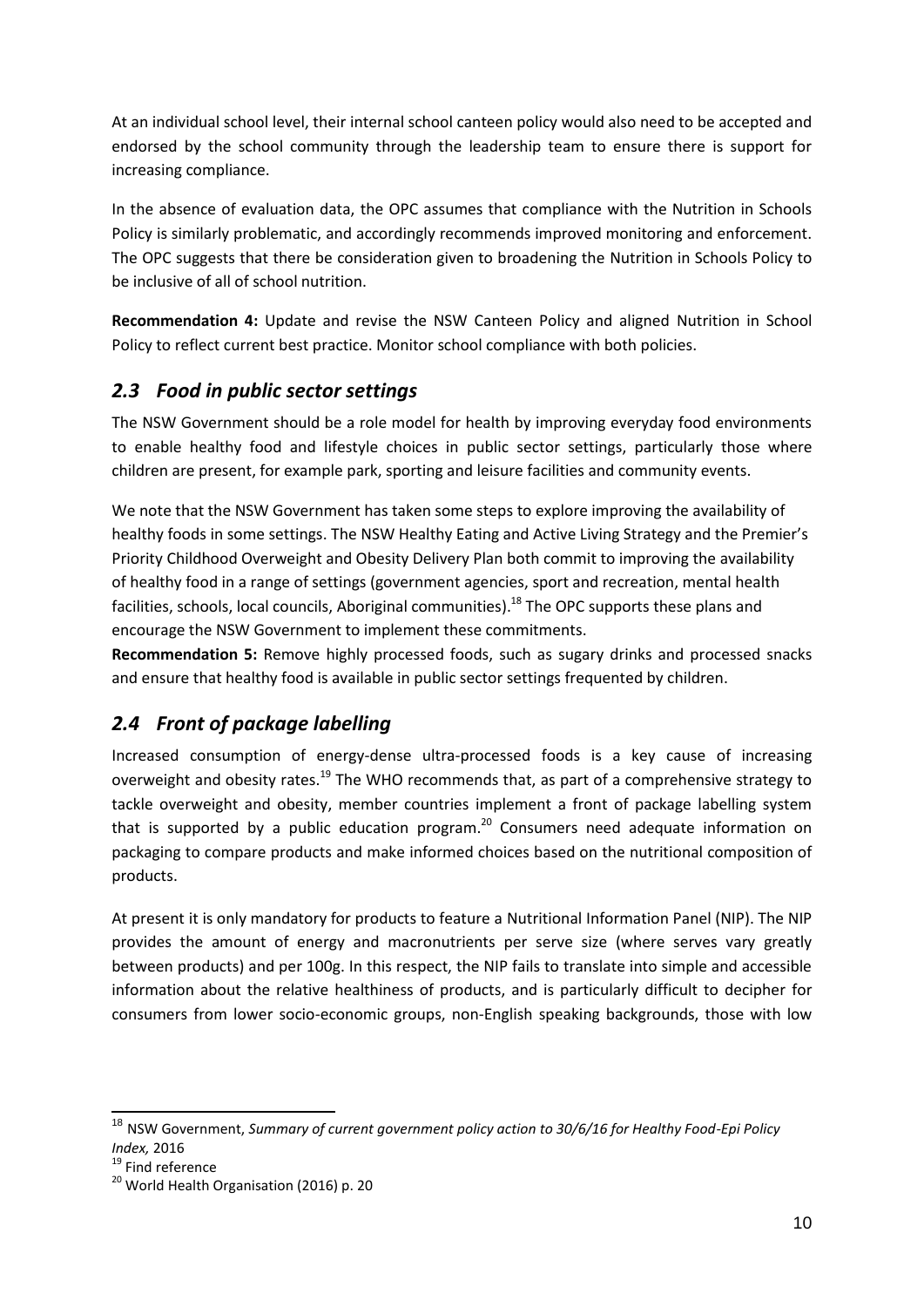literacy<sup>21</sup> and children. The appearance of the industry's voluntary Daily Intake Guide and an abundance of other health claims on some products, further contributes to consumer confusion.

A clear, simple and consistent front of package labelling system, which interprets the nutritional content of food products and which is readily understandable by consumers across demographic groups is therefore essential for enabling consumers to make informed and healthy food choices.

Australia introduced the Health Star Rating System (HSRS) in June 2014. It is s a voluntary scheme that is designed to provide consumers with a quick, easy and reliable way to compare the nutritional content of similar packaged food. The system has been adopted by some manufacturers. The OPC notes that there are some flaws in the algorithm used to calculate the health stars that lead to some inconsistencies with the Australian Dietary Guidelines and that these inconsistencies need to be addressed. The HSRS would work most effectively if its adoption was widespread. The OPC accordingly recommends mandatory implementation by the Federal Government.

**Recommendation 6:** The NSW Government support mandatory application of the Health Star Rating System.

# *2.5 Food and Beverage Pricing Policies-introduce a levy on sugar sweetened beverages*

The WHO has urged governments to consider economic policies, including taxes and subsidies, to improve the affordability of healthier food products and discourage the consumption of less healthy options, and achieve goals for improved health and contained obesity rates by 2020.<sup>22</sup> The introduction of taxes to decrease consumption of nutrients including saturated fat and sugar is now widely considered internationally.

The WHO also recommends that energy from added sugars be limited to less than 10% of daily energy intake (around twelve teaspoons), with a further reduction to below 5% (six teaspoons) recognised as providing additional health benefits.<sup>23</sup> A recent analysis of added sugar consumption in the Australian population has found that most of the Australian population exceeded the WHO guidelines on added sugar consumption. The study found that sugar sweetened beverages accounted for the greatest proportion of added sugar intake in the population. This study also confirmed the high intake of sugar in adolescents, with 14-18 year olds consuming the greatest amount of added sugar.<sup>24</sup>

The Australian National Health and Medical Research Council's Australian Dietary Guidelines recommend limiting the intake of foods and drinks containing added sugars, especially Sugar Sweetened Beverages (SSBs).<sup>25</sup> The recommendations are underpinned by evidence of association

<sup>21</sup> Review Panel. Labelling logic: review of food labelling law and policy. Canberra: Commonwealth of Australia. 2011; Viswathan M, Hastak M, Gau R. Understanding and facilitating the usage of nutritional labels by low-literate consumers. *Journal of Public Policy and* 

*Marketing,* 28(2), 2009, 135-45.<br><sup>22</sup>World Health Organisation Global Action Plan for the Control and Prevention of Non-communicable disease, objective 3, recommendation 39, p.22, available at http://www.who.int/nmh/events/ncd\_action\_plan/en/

<sup>23</sup> World Health Organisation, *Guideline: Sugar intake for adults and children* (2015) Geneva, p. 4

<sup>&</sup>lt;sup>24</sup> Lei L, Rangan A, Flood V and Louie J, "Dietary intake and food sources of added sugar in the Australian population" *British Journal of Nutrition* (2016), 115, 868-877

<sup>&</sup>lt;sup>25</sup> NHMRC Australian Dietary Guidelines,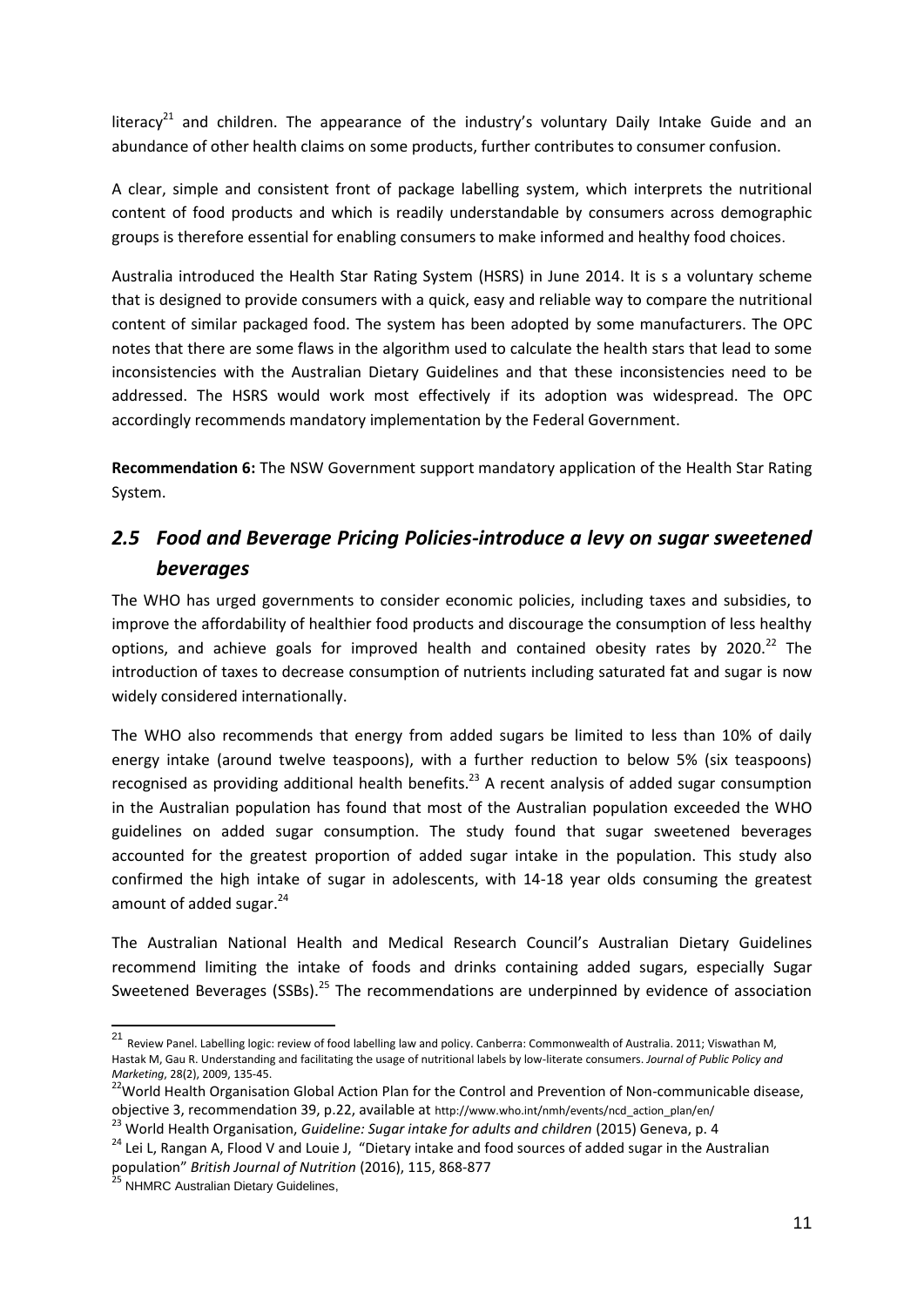between SSB consumption and an increased risk of weight gain in adults and children, as well as association with increased risk of dental caries.

As part of a comprehensive approach to reducing sugary drinks consumption, a levy on sugary drinks is likely to reduce consumption, resulting in clear health benefits and contributing to the reduction of chronic disease in Australia. The levy should apply to all non-alcoholic beverages with added sugar, such as sugar-sweetened soft drinks, energy drinks, fruit drinks, sports drinks and cordials, excluding 100% fruit juices and milk-based drinks.

A recent Australian study based on the latest local dietary intake data, estimated the consequences of an additional 20% tax on SSBs in Australia on health and health care expenditure. The results show that a 20% tax on SSBs could result in a 12.6% decline in consumption of SSBs and a decline in obesity of 2.7% in men and 1.2% in women. The study concluded there would be sustained reductions in the incidence of diabetes, cardiovascular disease, and some cancers. Over a 25-year period, there could be 16,000 fewer cases of type 2 diabetes, 4,400 fewer cases of heart disease and 1,100 fewer cases of stroke. It is estimated that 1,606 more Australians would be alive in 25 years, with millions of dollars saved in healthcare costs, and that the tax could generate in excess of \$400 million (AUD) annually.<sup>26</sup>

A sugary drinks levy is also likely to give rise to a number of other health benefits, including the promotion of manufacturer reformulation to reduce sugar content, a decrease in rates of dental caries, public education about the risks associated with sugary drinks, and a compensatory increase in sales of healthier drinks, such as water and low fat milk.

There is strong public support for fiscal policy in Australia, with 69% of grocery buyers reporting they were in favour of a tax on soft drinks to reduce the cost of healthy food, with parents being more supportive than non-parents. $27$ 

There are a number of different fiscal models that have been used internationally to increase the price of sugary drinks. The United Kingdom has announced plans to introduce a soft drink levy in 2018. This levy will be imposed at the manufacturer or importer level in order to encourage companies to reformulate by reducing the amount of added sugar in the drinks that they sell.<sup>28</sup>

In January 2014, the Mexican Government implemented an excise tax on sugar sweetened beverages of approximately 10% as an anti-obesity measure. During 2014, purchases of sugar sweetened beverages declined by approximately 6%, with the rate of decline increasing to 12% by December 2014.<sup>29</sup> Reductions in consumption were highest among lower socio-economic households.<sup>130</sup> The success of the Mexican experience demonstrates that even a relatively small levy on sugary drinks can result in a noticeable reduction in demand.

 $\overline{a}$ 

<sup>&</sup>lt;sup>26</sup> Veerman JL, Sacks G, Antonopoulos N, Martin J, "The impact of a tax on sugar-sweetened beverages on health and health care costs; a modelling study", (2016) *PloS One,* 11(4). <sup>27</sup> Wakefield et al

<sup>28</sup> HM Treasury (UK), *Budget 2016*, London, pp. 3, 32-33.

<sup>&</sup>lt;sup>29</sup> M Colchero et all, 'Beverage purchases from stores in Mexico under the excise tax on sugar sweetened beverages: observational study,' *BMJ,* 2016, 352, p. 2.

 $30$  ibid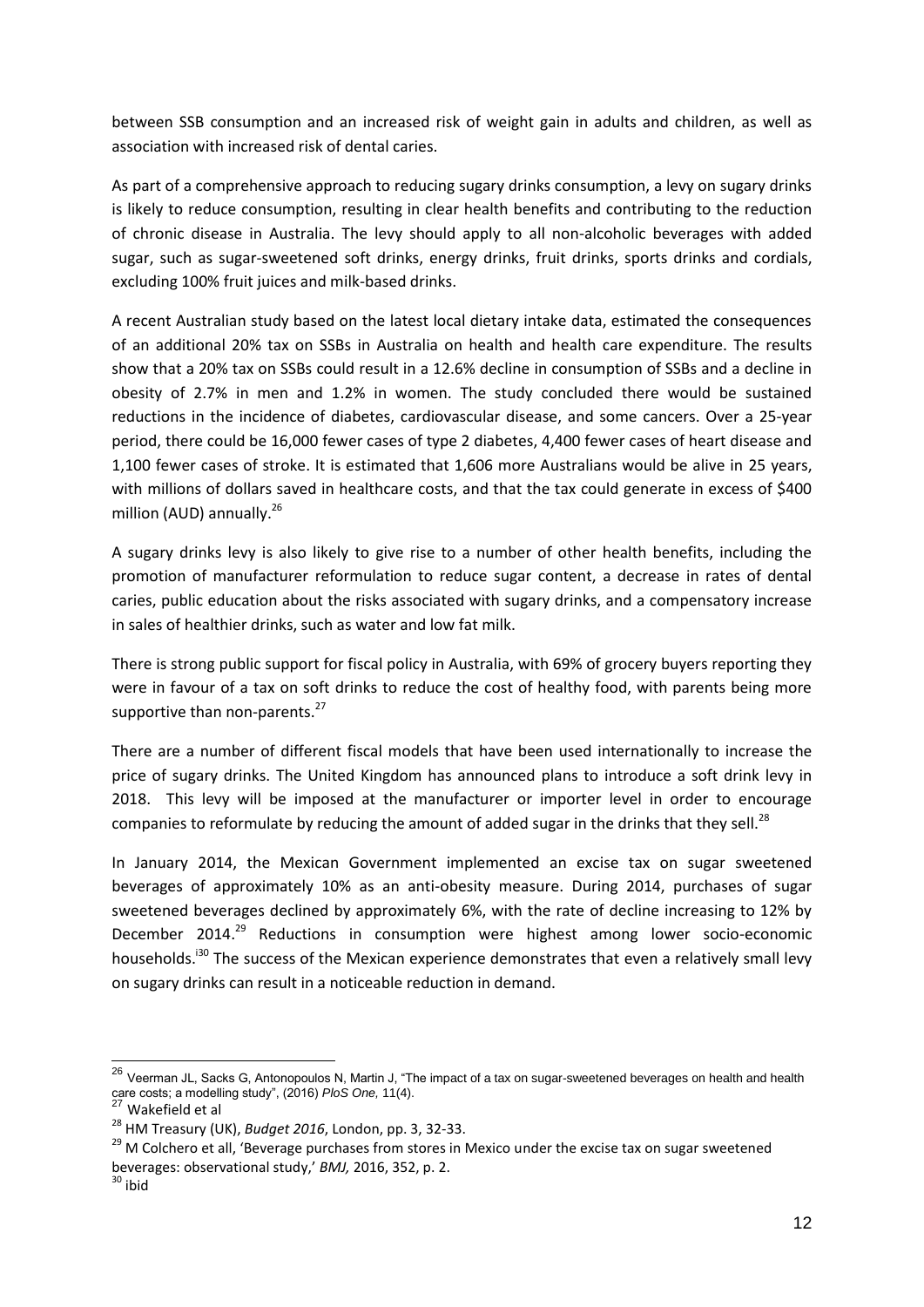The development of any excise on SSBs should involve further analysis of the level of tax needed to reduce consumption and generate population health benefits. Any tax structure should be kept simple and consideration should be given to using the revenue generated to address diet-related issues.

Generated revenue from a levy could be hypothecated to set up a children's health fund, dedicated to improving children's health and prevent the rising rates of obesity and health related diseases. It is anticipated that the levy would part of a comprehensive approach to address childhood obesity.

**Recommendation 7:** The NSW Government support the introduction by the Federal Government of a levy on sugary soft drinks.

# 3 **Coordination between NSW Government Agencies**

#### **Reference E- That the Committee inquire into and report on coordination between NSW Government agencies to reduce childhood overweight and obesity**

We note that *NSW Healthy Eating and Active Living Strategy (HEAL): Preventing overweight and obesity in New South Wales 2013-2018,* is a whole-of-government strategy to address overweight and obesity in adults and children. We understand that it has been designed to support healthy lifestyle choices through health-focused planning, built environment and transport initiatives, improved access to healthy foods and improved food labelling.<sup>31</sup>We also commend Premier Baird's commitment to the NSW Government target to reduce child overweight and obesity by 5% within 10 years (by 2025). We note and support his efforts to make the commitment a cross sectoral approach throughout government departments and service provision.

We note NSW is one of the very few places where the rate of childhood obesity and overweight has reduced between 2010-2015. These modest Improvements have been achieved after substantial government investment in a range of obesity prevention and management programs in the early childhood and primary school ages (e.g., Munch and Move, Supported Play Groups, Go4Fun) and in the school setting (e.g., Crunch and Sip, Live Life Well @ School).

We urge the NSW Government and associated agencies to continue to take a co-ordinated approach, and implement the abovementioned recommendations and ensure that policies across all sectors take into account health implications and seek to improve population health and combat overweight and obesity in children.

We further suggest that the NSW Government review and extend the HEAL strategy to form a revised obesity prevention strategy.

**Recommendation 8:** The NSW Government prepare and implement an obesity prevention strategy.

<sup>&</sup>lt;sup>31</sup> NSW Ministry of Health. NSW Healthy Eating and Active Living Strategy: Preventing Overweight and Obesity in New South Wales: NSW Ministry of health, 2015